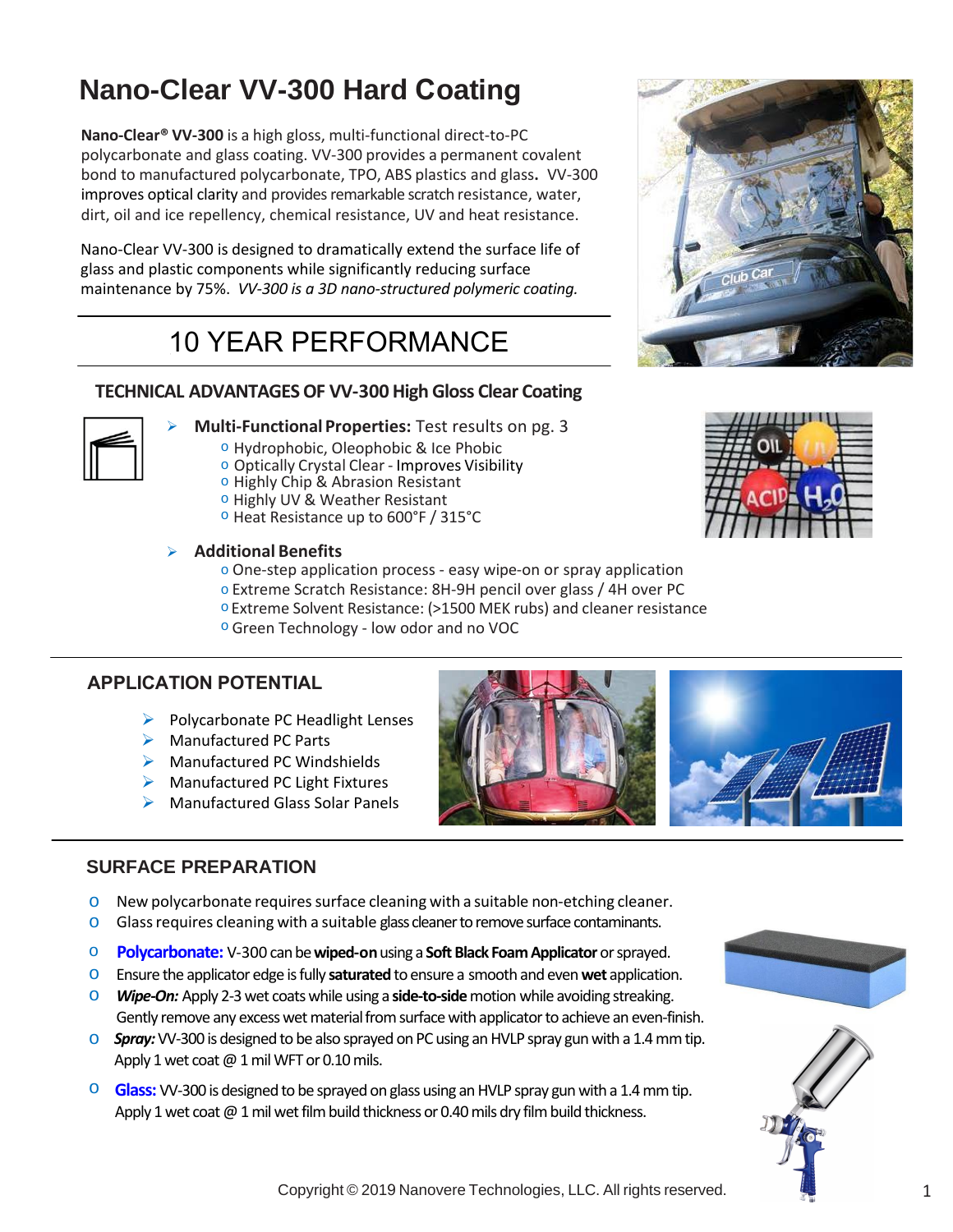### **SET TIME**



- o Dust-free time in 10 min. @72F° and 50% R.H.
- $\circ$  Tack-free time in 30 min. @ 72° and 50% R.H.
- $\circ$  Full cure in 24 hr. @ 72° and 50% R.H. May also be baked @ 140°F for 30 min.
- o Coverage: 320 sq.ft. (74m2) per gal. when sprayed at 1 wet coat(.10 mils DFT)

## **EQUIPMENTCLEAN-UP**



- o Clean application equipmentimmediately after use with Acetone or MEK.
- o **DO NOT** clean application equip with water or alcohol.

## **STORAGE AND SHELF LIFE INFORMATION**



o *UNOPENED:* 12months,tightly capped and in original container. o *OPENED:* 2 months, tightly capped and in original container. **NOTE:** Container must be closed and capped immediately after product dispensing to prevent and reduce solvent evaporation.

o *TEMPERATURES:* Store opened and un-opened **VV-300** in a dry and low light area at temperatures between 40°F / 4°C and 72°F / 22°C. Higher temperatures will decrease shelf life.

## **HEALTH AND SAFETY**



**Nano-Clear VV-300** is not to be used for purposes other than those specified. The information within this TDS is based on past, present, and ongoing scientific and technical knowledge, and it is the responsibility of the user to take all necessary steps in order to ensure the suitability of the products for the intended purpose. For Health and Safety information, please refer to the material **[SafetyData](http://www.nanocoatings.com/) Sheets**(**SDS**).

#### **[NANOVERETECHNOLOGI](mailto:info@nanocoatings.com)ES,LLC**

4023 S.Old US 23, Suite 101 Brighton, MI USA 48114

Telephone: (810) 227-0077 https://www.nanocoatings.com info@nanocoatings.com



**Nano-Clear 3D Polymer**



<sup>2</sup> Copyright © 201<sup>9</sup> Nanovere Technologies, LLC. All rights reserved.